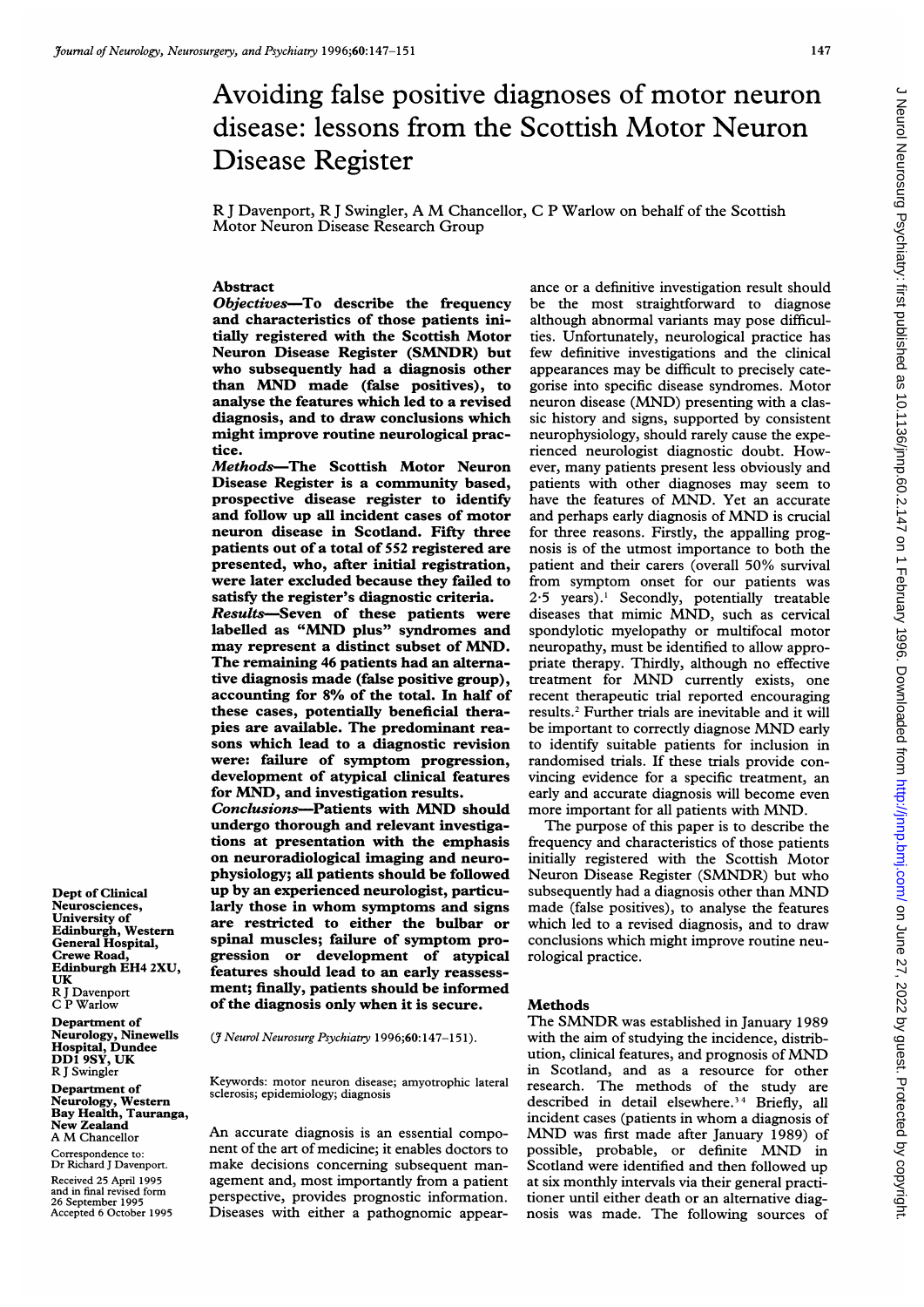patient identification were used to allow as complete case ascertainment as possible: the study collaborators (including all the consultant neurologists and neurophysiologists in Scotland); an annual mailshot to all general practitioners in Scotland enquiring about cases known to them; the Scottish Motor Neuron Disease Association family care officers and self referrals; an annual list of all patients appearing in the Scottish Hospital In-Patient Statistics (SHIPS) coded with the International Classification of Diseases (ICD) 9 code 335 (anterior horn cell disease); neuropathology departments; and an annual list of deaths whenever ICD-9 code 335 appeared on the death certificate. All patients notified by a collaborator or a neuropathologist were automatically registered. In all other cases, the hospital and/or general practice records were requested and perused. This was to exclude prevalent cases (those diagnosed before January 1989) and to avoid the problems of inaccurate coding, the extent of which we have reported on previously.5 Patients who had not seen <sup>a</sup> collaborator, and in whom <sup>a</sup> diagnosis of MND had been made but who had features clearly incompatible with the diagnosis, were also excluded at this stage. In common with many disease registers, we encouraged early registration, even if the diagnosis was only of possible MND.

When the register was started, there were no universally accepted criteria for the diagnosis of MND; therefore we devised <sup>a</sup> set of simple but specific criteria suitable for applying to an epidemiological rather than a hospital based study. The criteria were as follows: any adult (> 15 years) onset progressive motor system disorder (sporadic or familial)-divided into two further categories, clinically definite and clinically probable, the criteria for which are described in detail elsewhere.3 Briefly, definite cases required a combination of upper and lower motor neuron signs involving the brainstem and one or more spinal regions. Probable cases included patients with (a) a combination of upper and lower motor neuron signs restricted to the brainstem or spinal regions and (b) patients with exclusively lower or exclusively upper motor neuron signs. All cases required the following features: a progressive course, absence of sensory signs, sphincteric disturbance, parkinsonism, dementia, and causes of syndromes which may mimic MND.

Patients in whom an alternative diagnosis was made at any stage after registration, or who developed features incompatible with the above definitions, were excluded from further follow up. It was not practicable to develop a list of diagnostic criteria for all these alternative diagnoses so we relied on the clinical impression and diagnosis made by the individual clinicians responsible for the patients.

### Results

A total of 552 potential incident cases for the period January 1989 to December 1992 were registered. Six of these patients were subsequently deleted from the database as they turned out to be prevalent cases of MND. A further 53 (10%) were excluded as "not MND" and are the subjects of this report. Thirty six (68%) were men, median age 64-5 (range 36-84) years. The sources of first referral were <sup>a</sup> collaborator (39), SHIPS (six), general practitioner mailshot (five), self referral (two), and mortality data (one). Only seven of these 53 patients were never seen by a neurologist; six of them were registered by a collaborator, either a neurophysiologist or a physician, with <sup>a</sup> special interest in MND.

At the time of registration 34 (64%) patients had a suggested alternative diagnosis. The regions involved at registration were the bulb only in two patients (4%), limbs only in 38 patients (72%), and both regions in 11 patients  $(21\%)$ ; in two patients the regions involved were uncertain.

Table <sup>1</sup> shows the revised diagnoses. In seven patients <sup>a</sup> diagnosis of "MND plus" was made; these patients had clinical features compatible with MND but also displayed additional abnormalities which led to their exclusion; these were dementia (three), cerebellar disturbance (two), parkinsonism (one), and retinitis pigmentosa with slowed nerve conduction velocities (one); in none of these

Table 1 Revised diagnoses and features leading to reassessment

| Revised diagnosis                       | No of<br>patients | Primary feature leading to revised diagnosis |                         |                        |
|-----------------------------------------|-------------------|----------------------------------------------|-------------------------|------------------------|
|                                         |                   | Atypical<br>clinical features<br>for MND     | Investigation<br>result | Failure to<br>progress |
| Cervical spondylotic myeloradiculopathy | 10                |                                              | 4                       | 6                      |
| "MND plus" syndromes                    |                   |                                              |                         |                        |
| Cerebrovascular disease                 |                   |                                              |                         |                        |
| Radiculopathy of unknown cause          |                   |                                              |                         |                        |
| Probable multiple sclerosis             |                   |                                              |                         |                        |
| Multiple system atrophy                 |                   |                                              |                         |                        |
| Peripheral neuropathy of unknown cause  |                   |                                              |                         |                        |
| Multifocal motor neuropathy             |                   |                                              | $\overline{a}$          |                        |
| <b>Brachial neuritis</b>                |                   |                                              |                         |                        |
| Polymyositis                            |                   |                                              |                         |                        |
| Normal pressure hydrocephalus           |                   |                                              |                         |                        |
| Retropharyngeal tumour                  |                   |                                              |                         |                        |
| Ulnar neuropathy                        |                   |                                              |                         |                        |
| Cervical meningioma                     |                   |                                              |                         |                        |
| Benign fasciculation                    |                   |                                              |                         |                        |
| Cranial nerve palsy of unknown cause    |                   |                                              |                         |                        |
| Lumbar stenosis                         |                   |                                              |                         |                        |
| Uncertain                               |                   |                                              |                         |                        |
| Totals                                  | 53                | 19 (36%)                                     | 11(21%)                 | 23 (43%)               |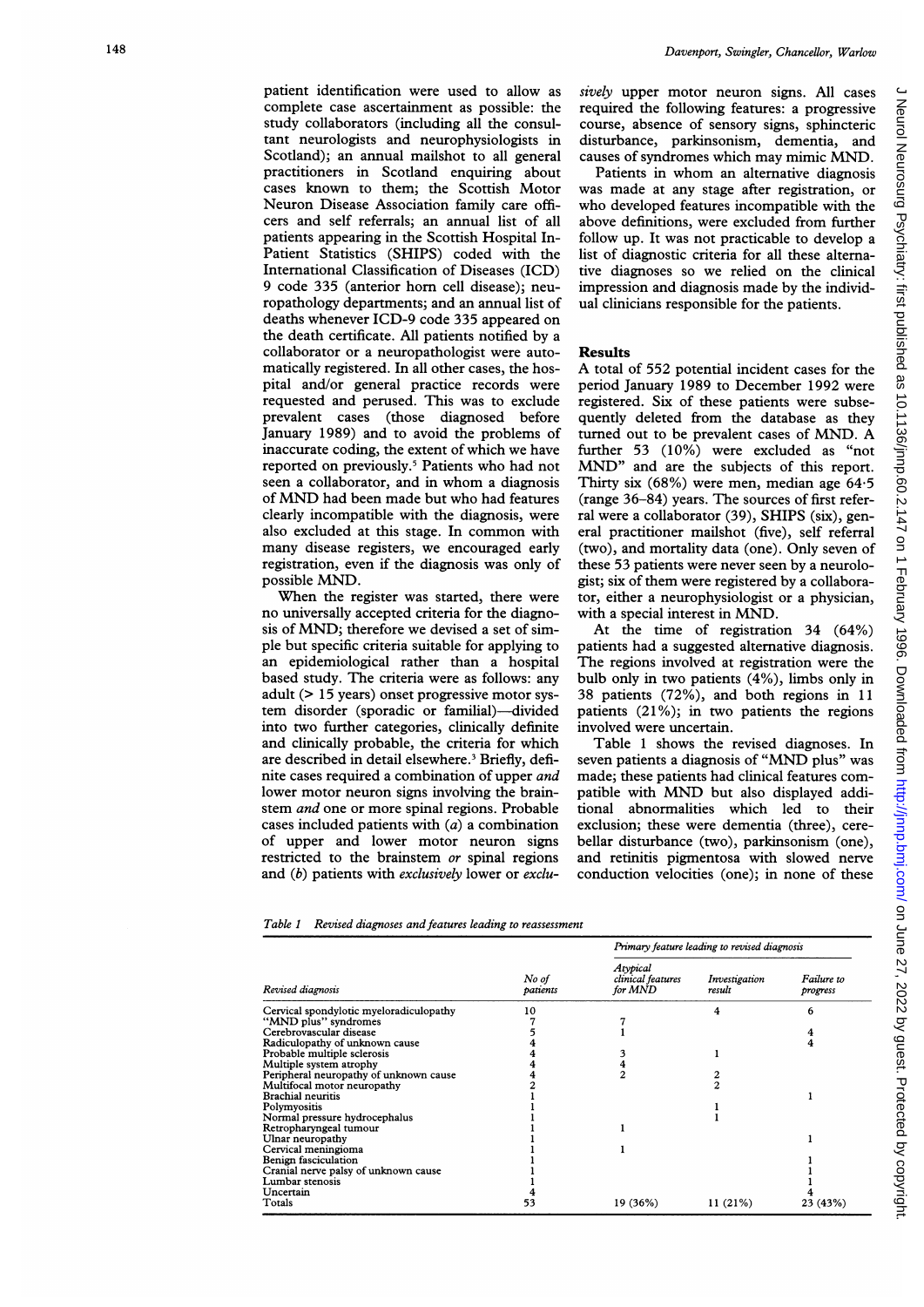Table 2 Necropsy data on five patients

| Diagnosis at death                       | Pathological data                                                                                                                                                            |  |  |  |
|------------------------------------------|------------------------------------------------------------------------------------------------------------------------------------------------------------------------------|--|--|--|
| 1 MND plus dementia                      | Features compatible with MND plus frontal lobe neuronal loss and reactive<br>gliosis                                                                                         |  |  |  |
| 2 MND plus dementia                      | Features compatible with MND; no cause for dementia demonstrated                                                                                                             |  |  |  |
| 3 MND plus dementia                      | Features compatible with MND; no cause for dementia demonstrated                                                                                                             |  |  |  |
| 4 Peripheral neuropathy of unknown cause | Systemic lymphoma (probably T cell); no evidence of infiltration of central/<br>peripheral nervous system. Evidence of anterior horn cell loss localised to<br>C8 level only |  |  |  |
| 5 Peripheral neuropathy of unknown cause | Longstanding cerebrovascular disease; spinal cord normal. Peripheral nervous<br>system not examined                                                                          |  |  |  |

patients was there a known family history of relevant neurological disease.

Fifteen patients (28%) are known to have died (this is likely to be an underestimate as follow up stopped once an alternative diagnosis was reached). Of these, five had necropsies, including detailed neuropathological examinations. Table 2 shows the results. Both patients with a premorbid diagnosis of peripheral neuropathy had undergone neurophysiological testing; in patient 4 this showed evidence of neuronal loss restricted to the C8/T1 level. This was confirmed at necropsy but no cause was identified; he had continued to weaken before death but there do not seem to have been any symptoms related to his lymphoma. Case 5 had widespread neurophysiological evidence of motor neuronal loss which was suggestive but not diagnostic of MND; on his final admission he had not progressed neurologically and a history of alcohol misuse was obtained for the first time. He died suddenly of ischaemic heart disease; although the peripheral nervous system was not examined, there was no evidence of MND in the brain or spinal cord.

We analysed the factors which led to <sup>a</sup> diagnostic revision and found that there were three predominant reasons, shown in table 1. A failure to progress (and even recovery) was the commonest, prompting reassessment in almost 50%. The development of atypical features (for MND) and the results of investigations were the primary reasons in the remaining patients; radiological imaging and neurophysiology led to a revised diagnosis in equal numbers of patients.

### Discussion

Seven patients were labelled as "MND plus" syndromes-that is, in addition to a clinical syndrome compatible with MND, they had features which led to their exclusion according to the SMNDR's diagnostic criteria. This distinction may seem arbitrary and it has been suggested that these patients may represent <sup>a</sup> continuum of MND, particularly those with associated dementia.<sup>67</sup> The neuropathological data from three of the patients seem to support this notion; although only one displayed the characteristic frontal lobe changes previously described,<sup>6</sup> all three had the typical pathological appearances of MND. Careful review of the case notes of the remaining four patients, all of whom were cared for by <sup>a</sup> neurologist, showed that in each case the diagnosis was considered to be MND in addition to the extra features,

rather than a unifying diagnosis such as multiple system atrophy. In all four of the patients with multiple system atrophy the diagnosis was made by a neurologist; the additional features were extrapyramidal in three, cerebellar in three, and sphincteric in one. Three had upper motor neuron and lower motor neuron signs, the other purely upper motor neuron signs; three had undergone neurophysiological tests and the results were considered compatible with MND. It is reasonable to question whether these patients should not simply be included in the "MND plus" group but the clinicians clearly thought that the upper and lower motor neuron signs in these four patients were part of a multisystem degeneration; this difference may simply reflect nosological differences between neurologists. However, it seems that the seven "MND plus" patients are better categorised as a distinct subset of MND rather than false positive diagnoses. Excluding these seven patients reduces the proportion of false positive diagnoses to 8%.

Do our results accurately reflect the frequency of the problem? The number of false positives (the numerator) pertains mainly to patients with whom <sup>a</sup> neurologist was involved. Only seven patients never saw a neurologist at any point in their illness (although six underwent neurophysiological tests). The diagnoses in these patients were normal pressure hydrocephalus with a sensorimotor neuropathy of unknown cause, retropharyngeal tumour, cervical meningioma, cervical spondylotic myelopathy, peripheral neuropathy of unknown cause, and two patients in whom the diagnosis was uncertain. We did not register patients identified by SHIPS, mortality data, self referrals, or as a result of the general practitioner mailshot in whom, although the diagnosis was considered correct by the clinicians involved, perusal of hospital and/or general practitioners' notes disclosed features clearly incompatible with MND; none of these patients had been seen by a neurologist and few had undergone relevant investigations. Hence our results cannot be attributed to misdiagnoses by non-specialists. Because of the design of the register we are confident that the denominator is as complete as possible. Thus we think that 8% is an accurate reflection of the frequency of false positive diagnoses for MND in specialist practice, at least in Scotland.

Were all the false positives definite misdiagnoses? We deliberately encouraged collaborators to register patients as early as possible,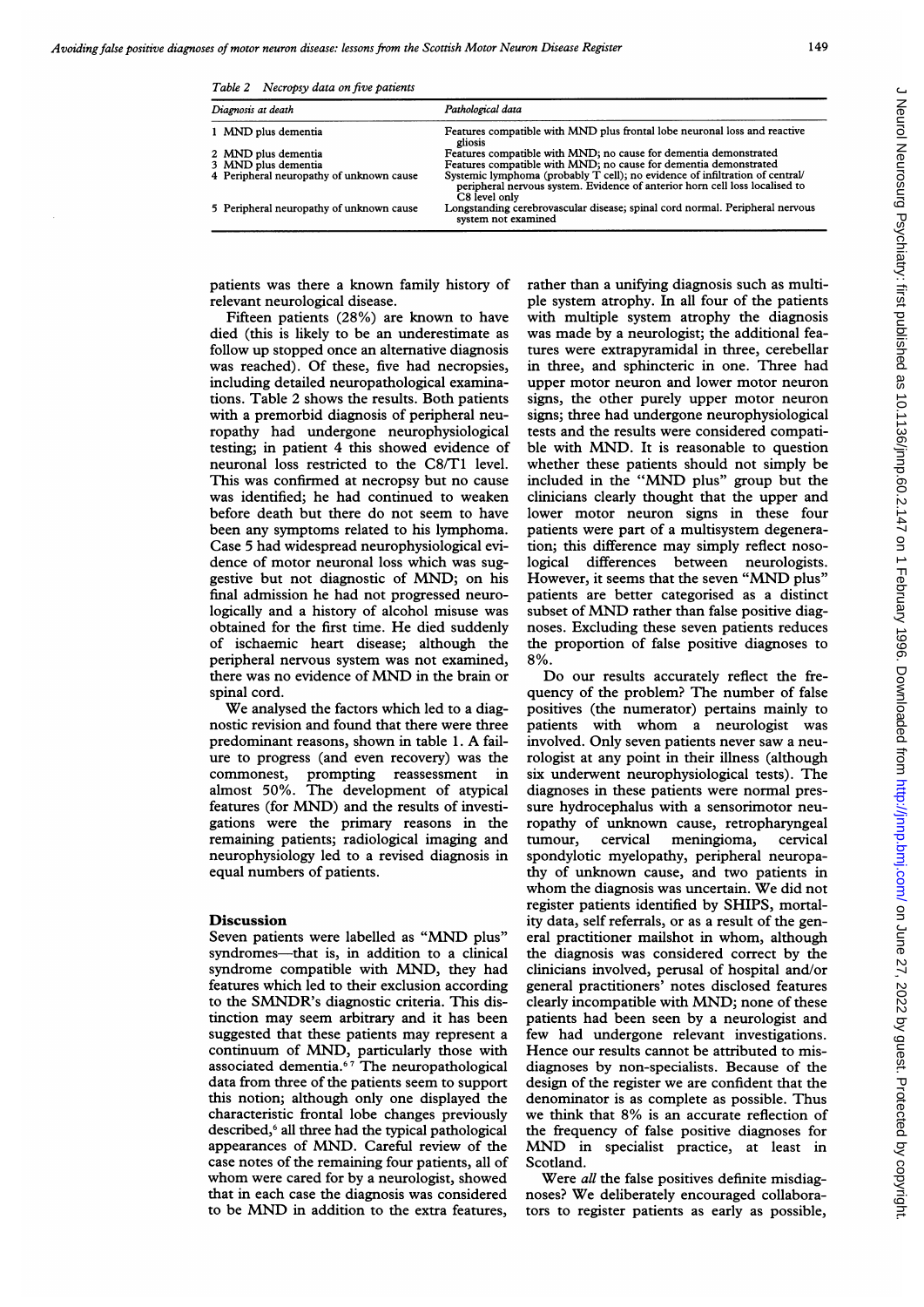regardless of whether they thought that the diagnosis of MND was possible, probable, or definite. Clearly the point at which an individual collaborator registered a patient varied considerably but a high proportion (64%) of the false positive group had an alternative diagnosis suggested at the time of registration; also only three patients fulfilled the criteria for definite MND (upper and lower motor neuron signs in the bulb and one or more spinal regions) at the time of registration. This suggests that many of the cases were not definite misdiagnoses but rather that MND was part of a differential diagnosis; however, in 15 out of <sup>46</sup> (33%) patients the diagnosis of MND was considered secure enough to allow the clinician to inform the patient. As might be expected, the revised diagnoses were, with one or two exceptions, well recognised mimics of MND. It should be noted that potential treatments, either surgical or medical, are available for about half of the non-MND patients, underlining the importance of an accurate diagnosis.

Can we be sure that all these patients definitely did not have MND and how reliable are the alternative diagnoses? Although the decision to exclude a patient from the register and cease further follow up was made by ourselves, we were dependent on the information received from the collaborator or general practitioner caring for the patient. Therefore, the exclusions were all based on the clinical impressions of the responsible physicians, who were usually neurologists; we did not have specific diagnostic criteria for these alternative diagnoses (indeed for many of them, no universally accepted criteria exist). In a few patients, the alternative diagnosis was established histologically (for example, cervical meningioma) and some patients spontaneously improved; clearly these patients definitely did not have MND. But could some of the other diagnoses (for example, cervical spondylotic myeloradiculopathy) have been incorrect and how convincing was the evidence? Of the 10 cases of cervical spondylotic myeloradiculopathy, a neurologist was involved in the care of nine and eight had radiological imaging which their neurologist thought was compatible with cervical spondylotic myeloradiculopathy (the remaining patients improved spontaneously and hence were not imaged). Eight of the patients had upper and lower motor neuron signs at the time of registration and review of the clinic letters suggests that MND was thought to be a likely diagnosis in five and possible in the others. None of these patients had undergone surgery at the time follow up ceased but clearly this may have occurred later. Thus because we have not followed these patients up further, we cannot be sure that cervical spondylotic myeloradiculopathy was the correct diagnosis; however, there was strong circumstantial evidence to support this impression. Finally, because these patients were usually under the care of a collaborator, it is likely that a further diagnostic revision, reverting to MND, would be unusual enough to cause the collaborator to inform us.

Can we identify specific features which lead to diagnostic revision? Failure of the patient to progress was the key factor in nearly half the cases; MND is usually distressingly rapid in its progression and although "resistant" cases are well recognised,<sup>18</sup> a static or improving clinical state should always stimulate a reappraisal. In some of our cases, the failure to progress led to further investigations which provided <sup>a</sup> new diagnosis. In the patients in whom investigation results were the key feature it is clear that MND was usually part of a differential diagnosis with clinical features suggesting possible alternative diseases (for example, lack of signs above the neck prompting radiological imaging of the cervical spinal cord); however, neurophysiology was critical in differentiating MND from other motor neuropathies, particularly multifocal motor neuropathy, which may appear clinically very similar to MND. Although rare, this syndrome is treatable,<sup>9</sup> hence recognition is essential. The importance of continued surveillance of suspected MND is also emphasised by the fact that about a quarter of the patients developed atypical features for MND, resulting in <sup>a</sup> diagnostic review.

Many neurologists only feel completely secure with a diagnosis of MND when upper and lower motor neuron involvement is shown in both the bulbar and spinal regions, either clinically or by neurophysiology. This is borne out by our study; only 11 (21%) patients in the false positive group had bulbar and spinal involvement at registration and only three of these were thought to have definite upper and lower motor neuron lesions in both regions.

In conclusion, a false positive diagnosis of MND by neurologists is uncommon; however, because of the prognostic implications of a diagnosis of MND, it is an important problem. From the results of our study we suggest the following:

(1) All suspected cases of MND require thorough initial investigation to exclude alternative diseases, with neurophysiology and radiological imaging the most important modalities.

(2) All patients should be followed up wherever practical, particularly those in whom upper and lower motor neuron involvement has yet to affect the bulb and spinal regions. This follow up should be done by consultant neurologists who must be vigilant for either failure of symptom progression or the development of atypical features which should in turn lead to reassessment.

(3) Informing the patient of a diagnosis of MND should normally be withheld until the diagnosis is considered to be completely secure. Clearly there is a balance between keeping patients well informed and providing inaccurate information but, because of the prognostic implications, we advocate a policy of awaiting indisputable evidence of MND.

 $\epsilon$ 

We are grateful to all the collaborators, <sup>a</sup> full list of whom appears in an earlier report of the SMNDR.<sup>3</sup> RJD is funded by the a Medical Research Council grant. AMC was funded by the Scottish Motor Neuron Disease Association for part of this work.